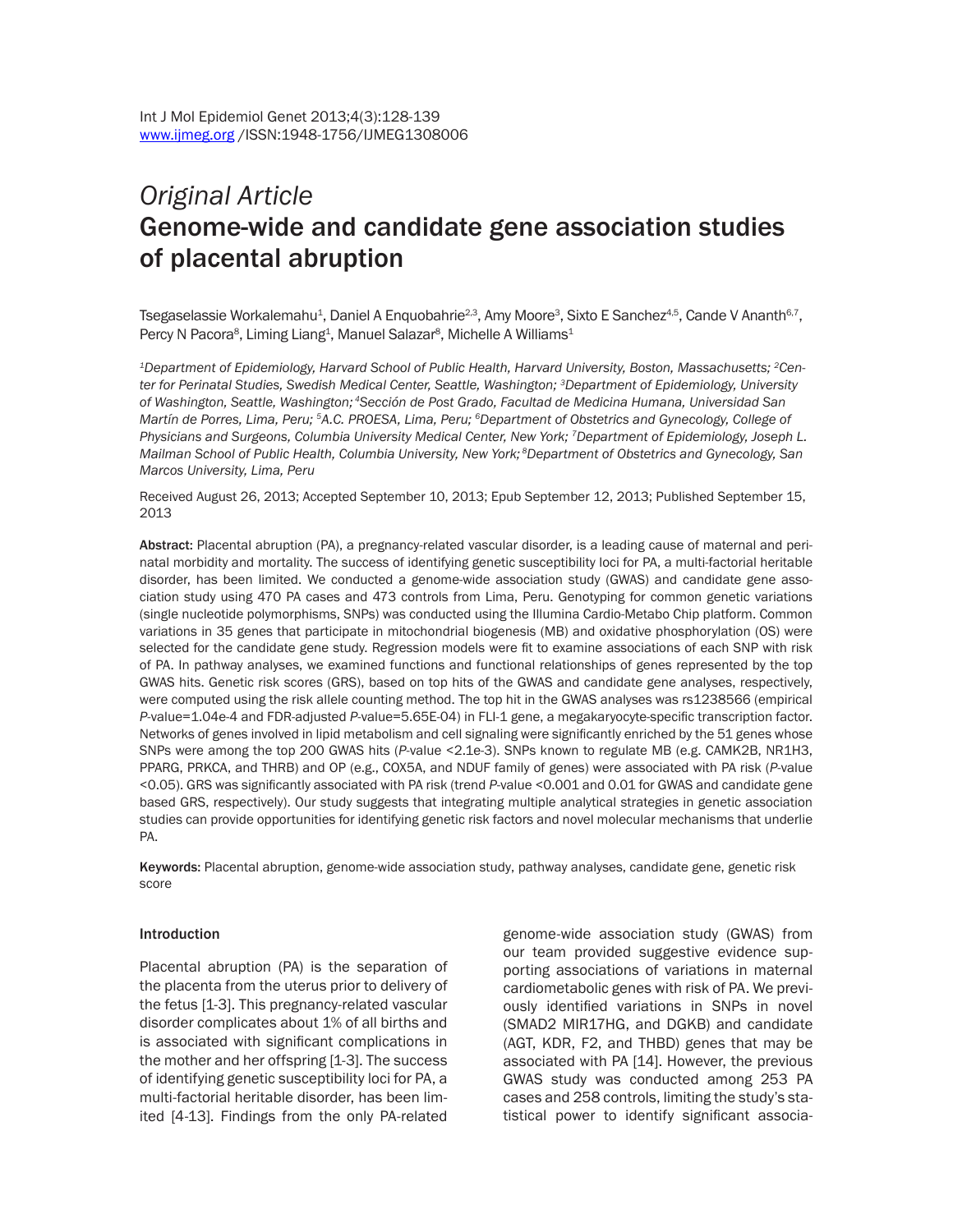tions. The need to conduct larger PA-related GWAS studies and the opportunities they provide to investigate genetic variations in recently recognized molecular pathways that lead to PA, such as mitochondrial biogenesis and oxidative stress, motivated the current study.

Impaired placental function and oxidative phosphorylation, pathways implicated in the pathogenesis of PA, have their origins extending to mitochondrial dysfunction [15, 16]. Mitochondria are semi-autonomous cytoplasmic organelles of the eukaryotic system that produce adenosine triphosphate by the coupling of oxidative phosphorylation to respiration, providing a major source of energy to the cell [15, 16]. Approximately 1,500 proteins encoded by nuclear DNA (nDNA) regulate mitochondrial biogenesis and maintain mitochondrial structure and function by regulating oxidative phosphorylation, apoptosis, and mitochondrial DNA replication, transcription, and translation [17]. While most previous work on genetic variations and mitochondrial dysfunction has focused on variations in mitochondrial DNA (mtDNA), recently, investigators have noted that single nucleotide polymorphisms (SNPs) in nDNA may be associated with mitochondrial dysfunction (and related disease conditions) through subtle changes in encoded proteins that alter mitochondrial biogenesis and/or oxidative phosphorylation activity [18]. On the basis of this emerging literature and our recent observation that PA risk is associated with increased mtDNA copy number abundance [19], a marker of mitochondrial dysfunction, we hypothesized that variations in mitochondrial biogenesis- and oxidative phosphorylation-related genes are associated with PA risk.

The current study extends our previous GWAS study by doubling the size of study participants (470 PA cases and 473 controls), testing of specific hypothesis linking genetic variation in mitochondrial biogenesis and oxidative phosphorylation-related genes with PA risk, and employing multiple analytical approaches to investigate genetic risk factors of PA.

# **Methods**

# *Study setting and study population*

This study was conducted as part of the Peruvian Abruptio Placentae Epidemiology (PAPE) study. The study setting and study population were described before [14]. Briefly, study participants were recruited and enrolled among women who were admitted for obstetrical services to the Hospital Nacional Dos de Mayo, Instituto Especializado Materno Perinatal, and Hospital Madre-Niño San Bartolomé in Lima, Peru, between August 2002 and May 2004 and between September 2006 and September 2008.

Hospital admission and delivery logs were monitored daily to identify PA cases among new admissions to antepartum, emergency room, and labor and delivery wards of participating hospitals. PA was diagnosed based on evidence of retroplacental bleeding (fresh blood) entrapped between the decidua and the placenta or blood clots behind the placenta and any two of the following: (i) vaginal bleeding in late pregnancy not due to placenta previa or cervical lesions; (ii) uterine tenderness and/or abdominal pain; (iii) fetal distress or death. Controls were selected from among pregnant women who delivered at participating hospitals during the study period and did not have a diagnosis of PA in the current pregnancy.

Institutional Review Boards of participating institutions approved the project protocol. All participants provided written informed consent.

#### *Data collection*

Trained research personnel conducted participant interviews using standardized structured questionnaires to collect information on sociodemographic characteristics and risk factors including maternal age, marital status, employment status during pregnancy, medical history, and smoking and alcohol consumption (both before and during the current pregnancy). A brief physical examination was conducted to measure maternal height, weight, and mid-arm circumference. Medical records were reviewed to abstract information on course and outcomes of the pregnancy [14]. Blood specimens collected from 470 PA cases and 473 controls were processed for assessment of genetic variation as described below.

#### *DNA extraction and genotyping*

The Gentra PureGene Cell kit for DNA preparations (Qiagen, Hilden, Germany) was used to extract DNA from blood specimens collected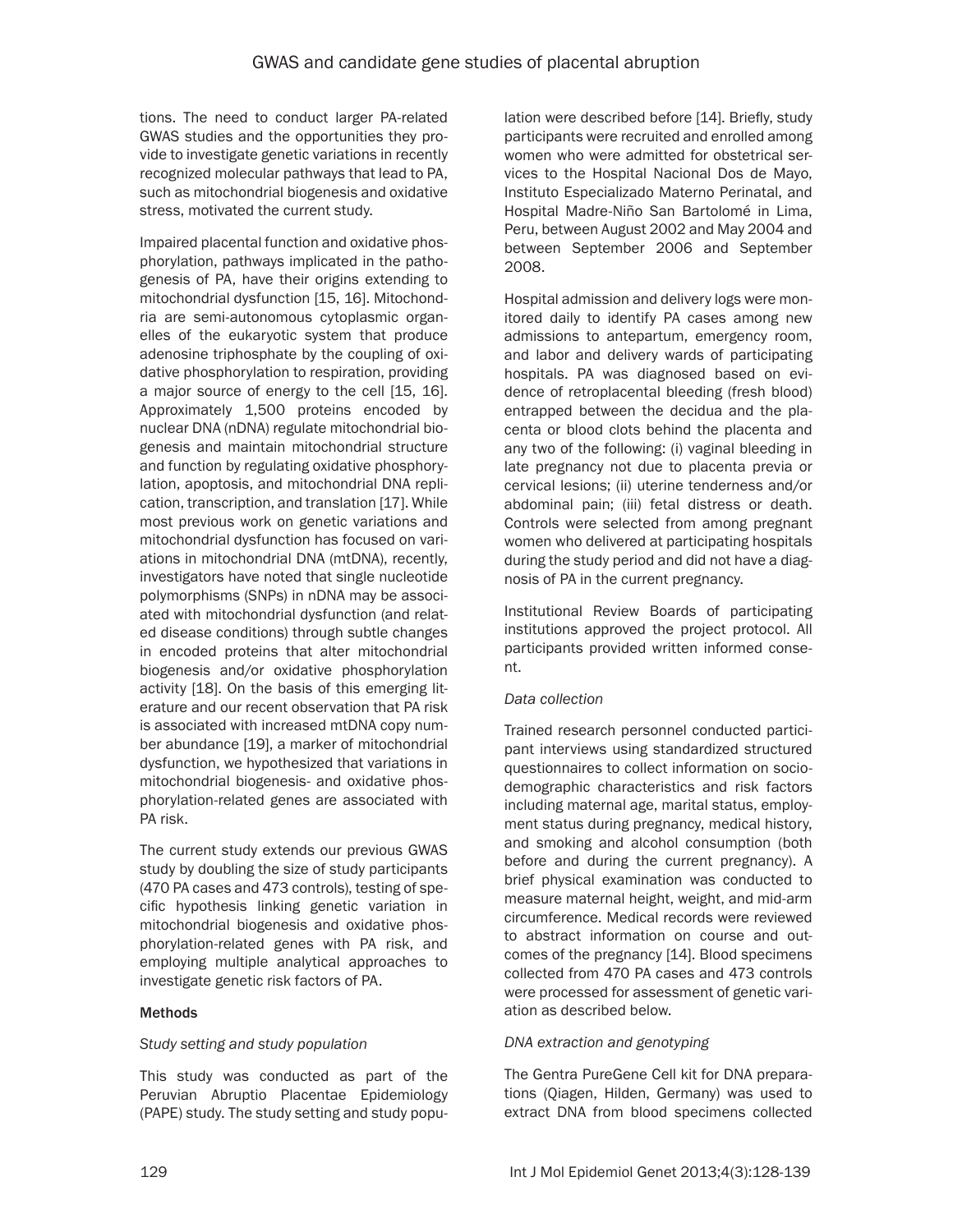from 470 PA cases and 473 controls. Genotyping to characterize genome-wide variation in cardiovascular and metabolism genes was conducted using the Illumina Cardio-Metabochip (Illumina Inc, San Diego, CA) platform [14]. Briefly, the Cardio-Metabo Chip is a high-density custom array that captures DNA variation at regions previously related to diseases and traits relevant to metabolic and atherosclerotic-cardiovascular endpoints using 217,697 SNPs.

# *Data quality control and preprocessing*

Rigorous quality control procedures were applied to the DNA before analyses [20]. Individuals were excluded (n=48) if they had genotyping failure for more than 10% of the sites. SNPs were excluded if the minor allele frequency was less than 1%, if the SNP failed to be genotyped in more than 10% of the study population, or if the SNP was not in Hardy-Weinberg equilibrium among controls (critical P=0.0001). After these QC procedures, a total of 124,499 SNPs and 470 PA cases and 473 controls remained for analyses. Population stratification was assessed using the genomic inflation factor [21] and adjustment for the first four principal components in regression models [22].

# *Candidate gene/SNP selection*

A total of 35 genes that were involved in mitochondrial biogenesis and oxidative phosphorylation were selected based on literature ([Supplementary Table 1\)](#page-12-0). There were a total of 322 SNPs representing these genes in the Cardio-Metabo Chip. Of these 322 SNPs, 310 SNPs were excluded because they were rare (12 SNPs with MAF <1%) and/or in significant linkage disequilibrium (298 SNPs with  $R^2 > 0.8$ ) with another SNP in the set. A total of 11 SNPs in 9 candidate genes remained for further analysis.

# *Statistical analyses*

Logistic regression models were fit to evaluate associations between each SNP and risk of PA in both the genome-wide and candidate gene analyses. Bonferroni correction was used to account for multiple testing (*P*-value threshold 0.05/124,499 SNPs=8.03e-6) in overall genome-wide level analyses. In addition to assessment of the empirical *P*-value, we also computed false discovery rate (FDR) for a less conservative assessment of statistical significance [23]. For the secondary candidate SNP-PA association analyses, we used P < 0.05 as a cut-off to determine statistical significance.

Ingenuity Pathway Analyses (IPA, Ingenuity, Redwook, CA) was used to evaluate functions and functional relationships of genes represented by top 200 hits from our current PA GWAS analysis. In IPA, each gene identifier was mapped to its corresponding gene object in the Ingenuity Pathways Knowledge Base (IPKB). These genes were overlaid onto a global molecular network developed from information contained in the IPKB. Gene-enrichment of networks was assessed using network score based on a modified Fisher's exact test. The network score, negative log of *P*-values of Fisher tests, was used to rank biological significance of gene function networks in relation to PA.

Using risk allele counting method, we computed genetic risk scores (GRS) for top hits from the GWAS and candidate gene analyses [24]. The top 10-15 risk alleles that were common (higher MAF) and not in LD with other SNPs in the set were selected from each analysis. We assumed the additive genetic risk model corresponding to a linear increase of PA risk to the presence of 0, 1, and 2 risk alleles. In addition, we assumed equal risk of PA conferred by each locus. Participants were categorized into four groups defined by the 25<sup>th</sup>, 50<sup>th</sup>, and 75<sup>th</sup> percentile GRS scores among control participants (i.e., Group 1: 0-25%ile, Group 2: 25-50%ile, Group 3: 50-75%ile, and Group 4: 75-100%ile). Regression models were then fit to examine associations of the genetic score with PA risk using Group 1 (0-25%ile group) as a referent.

Statistical analyses were conducted using PLINK v1.07, SAS, and R software. Pathway analyses were conducted using IPA v6 software [25].

# **Results**

Selected socio-demographic and medical/ obstetric characteristics of participants are shown in Table 1. Average maternal age of PA cases and controls was 28 years. PA cases and controls were similar with respect to their fre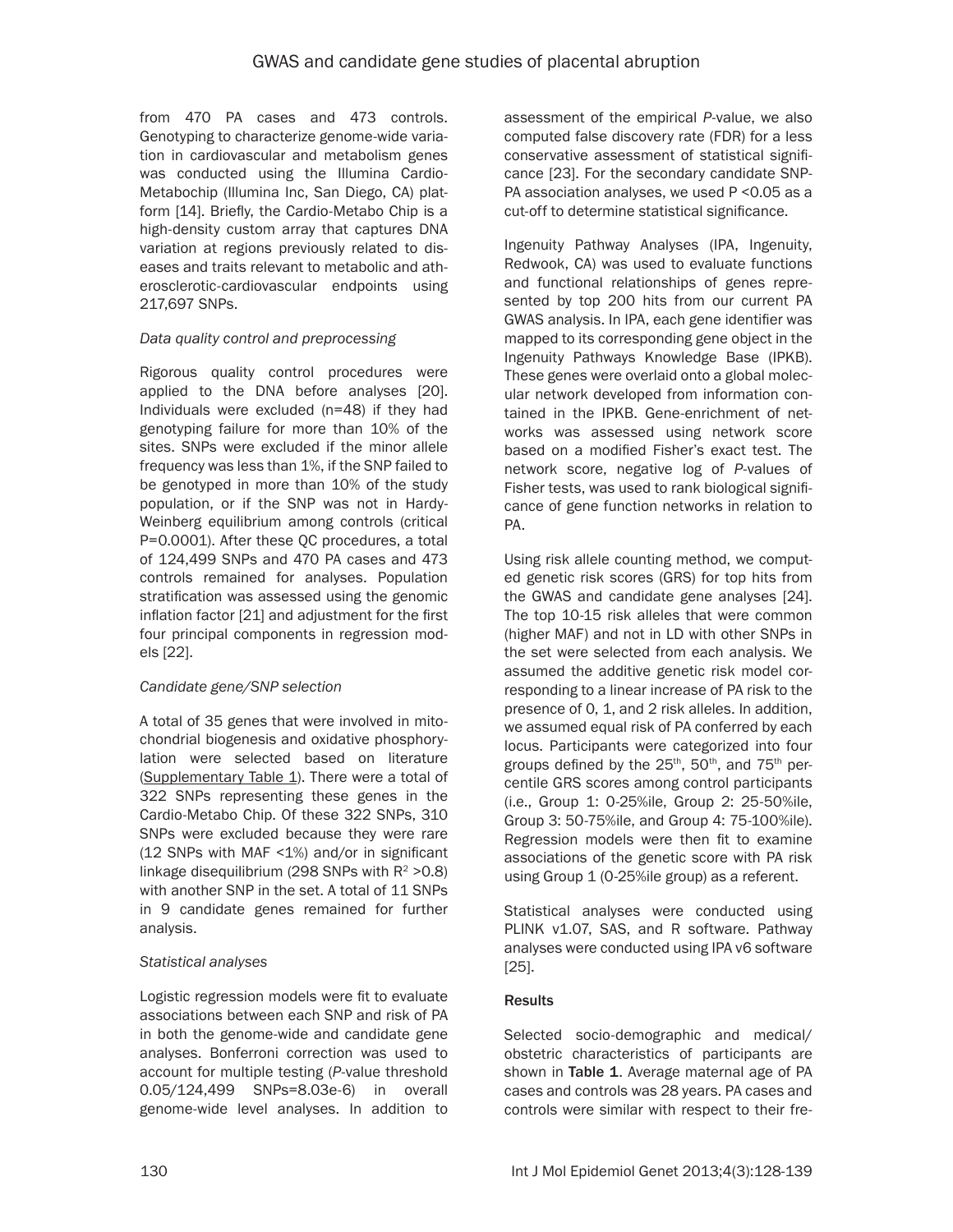Table 1. Socio-demographic and reproductive characterstics and infant outcomes in the study population, Lima, Peru

|                                                 | <b>Placental Abruption</b> |            |  |  |
|-------------------------------------------------|----------------------------|------------|--|--|
| <b>Maternal Characteristics</b>                 | Cases                      | Controls   |  |  |
|                                                 | $(n=470)$                  | $(n=473)$  |  |  |
| Maternal age at delivery, years*                | 27.7 (6.7)                 | 27.7 (6.6) |  |  |
| $35$                                            | 380 (11.2)                 | 388 (10.8) |  |  |
| $\geq$ 35                                       | 90 (18.0)                  | 85 (17.4)  |  |  |
| Nulliparous                                     | 41 (8.4)                   | 12(2.41)   |  |  |
| Less than High school education                 | 353 (72.3)                 | 356 (71.3) |  |  |
| Employed during pregnancy                       | 213 (43.5)                 | 223 (44.8) |  |  |
| Planned pregnancy                               | 195 (40.5)                 | 207 (42.2) |  |  |
| No prenatal vitamin                             | 154 (31.6)                 | 148 (29.7) |  |  |
| Smoked during pregnancy                         | 18(3.7)                    | 9(1.8)     |  |  |
| Alcohol use during pregnancy                    | 21(4.2)                    | 26(5.3)    |  |  |
| Pre-pregnancy BMI, kg/m <sup>2*</sup>           | 23.8 (3.8)                 | 23.7 (3.9) |  |  |
| < 18.5                                          | 24 (5.3)                   | 15(3.1)    |  |  |
| 18.5-24.9                                       | 288 (64.0)                 | 322 (67.5) |  |  |
| 25.0-29.9                                       | 111 (24.7)                 | 103 (21.6) |  |  |
| >30.0                                           | 27(6.0)                    | 37(7.8)    |  |  |
| Chronic hypertension                            | 22 (4.6)                   | 12(2.4)    |  |  |
| Preeclampsia or Eclampsia                       | 134 (27.9)                 | 37(7.4)    |  |  |
| History of placental abruption                  | 5(1.1)                     | 0(0)       |  |  |
| Infant birthweight, grams*                      | 2430 (863)                 | 3158 (690) |  |  |
| Gestational age at delivery, weeks <sup>*</sup> | 35.4(4.1)                  | 38.3(2.7)  |  |  |

\*Mean (standard deviation), otherwise number (%).



Figure 1.  $Q-Q$  plot ( $\lambda=0.96$ ).

quency of high school completion and employment during pregnancy. They also had compa-

rable mean pre-pregnancy BMI (average 24 kg/m2 for both). However, compared with controls, PA cases were more likely to be smokers during pregnancy, and have a history of preeclampsia, eclampsia or PA. As expected, PA cases delivered low birth weight infants more frequently and had shorter gestational lengths, compared with controls.

We did not observe significant genomic inflation (λ=0.96) (Figure 1). In genome-wide analyses, none of the *P*-values for SNP-PA associations surpassed the stringent criteria for significant associations (Bonferroni corrected *P*-value 8.03e-6) (Figure 2). FLI-1 gene (rs1238566, *P*-value=1.04e-4, FDR=5.65e-4), a megakaryocyte-specific transcription factor, was the top hit in the GWAS analyses. Genes represented by the top GWAS hits are shown in Table 2. A total of 51 genes were represented by the top 200 GWAS hits (with *P*-values <2.1e-3, FDR <2.0e-3); and, these were evaluated for functions and functional relationships using IPA. The top networks enriched by these genes included networks of lipid metabolism (score=40, *P*-value=4.25e-18) and cell signaling (score=26, *P*-value=5.11e-12) (Table 3 & Figure 3). In additional to these 51 genes, the top networks included other well-described genes in lipid metabolism (e.g., FLI-1, CETP, LIPC, and THRB) and cell signaling (e.g., Akt, NFKB, and PI3K) (Figure 3). In candidate gene analyses, SNPs in genes related to mitochondrial biogenesis (e.g., CAMK2B, NR1H3, PPARG, PRKCA, and THRB) or oxidative phosphorylation (e.g., COX5A, and NDUF family of genes) were significantly associated with PA risk (*P*-values <0.05) (Table 4).

Two GRS were computed using 14 SNPs identified in the GWAS analyses and 11 SNPs in 9 genes identi-

fied in the candidate gene association analyses, respectively [\(Supplementary](#page-13-0) [Table 2](#page-13-0)). Both GRS were significantly associat-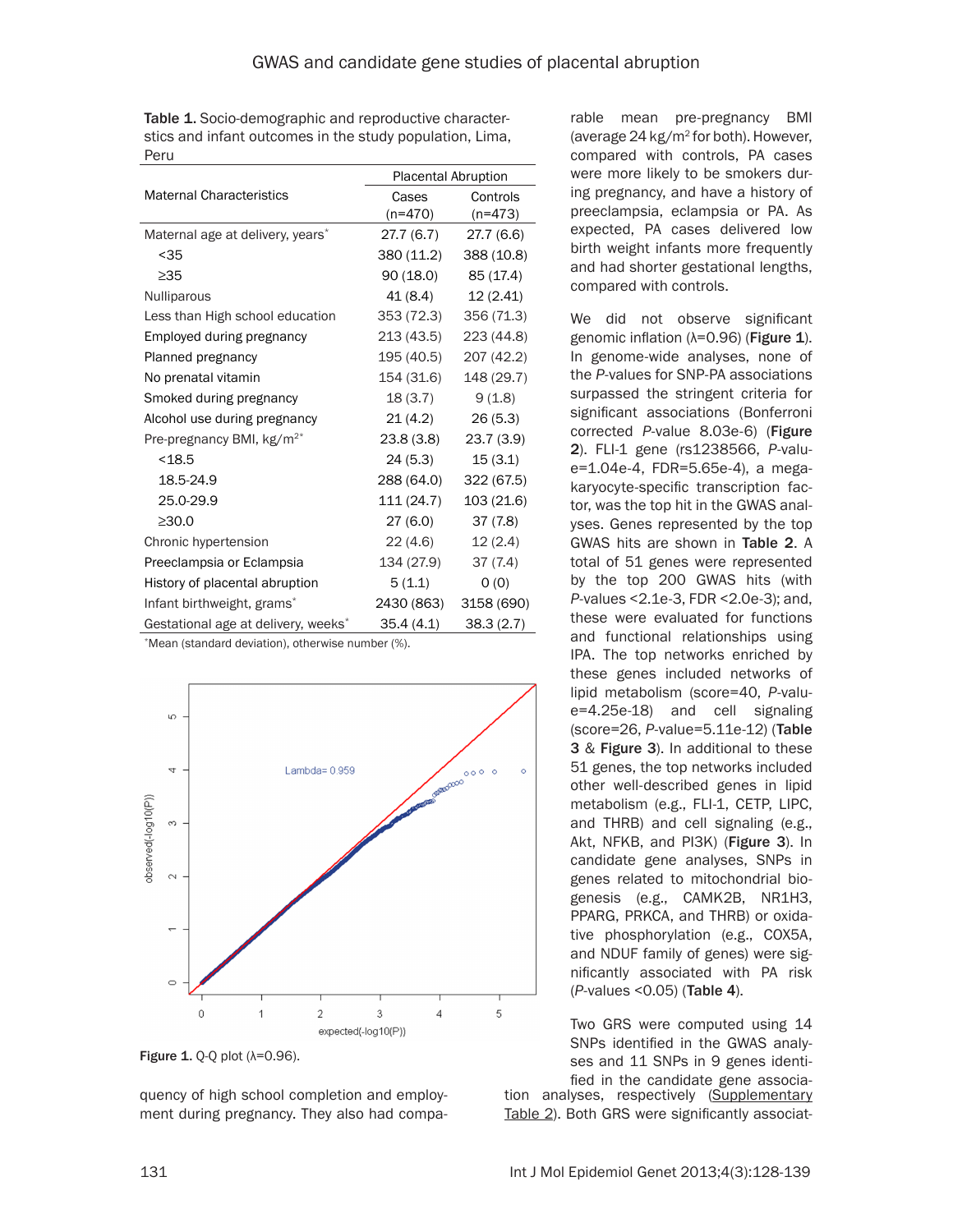

Placental Abruption Adjusted for Popluation Stratification

Figure 2. Manhattan plot of genome-wide association study of placental abruption.

| Gene              | <b>SNP</b> | <b>Minor Allele</b> | <b>MAF</b> | Odds Ratio          | <b>Empirical P-value</b> | <b>FDR</b> |
|-------------------|------------|---------------------|------------|---------------------|--------------------------|------------|
| FLI1              | rs1238566  | G                   | 0.34       | $1.46(1.21-1.77)$   | 1.05E-04                 | 5.65E-04   |
| C6orf108          | rs7832     | A                   | 0.07       | 2.14 (1.48-3.18)    | 1.08E-04                 | 5.65E-04   |
| LOC647946         | rs10502722 | C                   | 0.41       | $0.7(0.59-0.85)$    | 1.13E-04                 | 5.65E-04   |
| ZAR1L             | rs206136   | G                   | 0.11       | $0.56(0.41-0.74)$   | 1.19E-04                 | 5.65E-04   |
| CAP <sub>2</sub>  | rs1320995  | C                   | 0.35       | $0.67(0.56-0.83)$   | 1.77E-04                 | 5.65E-04   |
| TECPR2            | rs4900536  | G                   | 0.35       | $0.70(0.57-0.83)$   | 1.89E-04                 | 5.65E-04   |
| DPP6              | rs2024366  | G                   | 0.14       | $1.65(1.27-2.17)$   | 2.97E-04                 | 7.55E-04   |
| PLIN <sub>3</sub> | rs3760950  | A                   | 0.38       | $1.42(1.18-1.72)$   | 3.74E-04                 | 7.55E-04   |
| CAP <sub>2</sub>  | rs1320994  | G                   | 0.37       | $0.71(0.58-0.85)$   | 4.48E-04                 | 7.55E-04   |
| PSMD <sub>5</sub> | rs10760117 | A                   | 0.18       | 1.52 (1.18-1.88)    | 4.53E-04                 | 7.55E-04   |
| FRRS1             | rs951125   | G                   | 0.21       | $0.67(0.53 - 0.84)$ | 4.59E-04                 | 7.55E-04   |
| NCOR <sub>2</sub> | rs12582168 | G                   | 0.43       | $0.72(0.60 - 0.87)$ | 4.77E-04                 | 7.55E-04   |
| EDIL3             | rs350477   | A                   | 0.24       | $0.67(0.55-0.86)$   | 6.03E-04                 | 7.76E-04   |
| KIF16B            | rs8117456  | C                   | 0.22       | $1.48(1.16-1.81)$   | 6.71E-04                 | 7.76E-04   |
| CAP <sub>2</sub>  | rs9383287  | G                   | 0.38       | $0.72(0.59-0.86)$   | 6.73E-04                 | 7.76E-04   |
| <b>CETP</b>       | rs891144   | A                   | 0.18       | $0.66(0.51-0.83)$   | 6.94E-04                 | 7.76E-04   |
| MY05B             | rs17716496 | C                   | 0.17       | $0.66(0.52 - 0.84)$ | 7.04E-04                 | 7.76E-04   |
| KIF16B            | rs1028540  | A                   | 0.39       | 1.38 (1.15-1.66)    | 7.35E-04                 | 7.76E-04   |
| LOC253039         | rs4837796  | G                   | 0.19       | $1.48(1.16-1.83)$   | 8.10E-04                 | 8.10E-04   |

Table 2. Top hits of analyses examining genome-wide genetic variations and placental abruption risk

Abbreviations: MAF = Minor Allele Frequency in Controls.

ed with risk of PA (linear trend *P*-values <0.001 and 0.01 for the genome-wide GRS and the

candidate GRS, respectively) (Table 5). Participants in the highest GRS Group (Group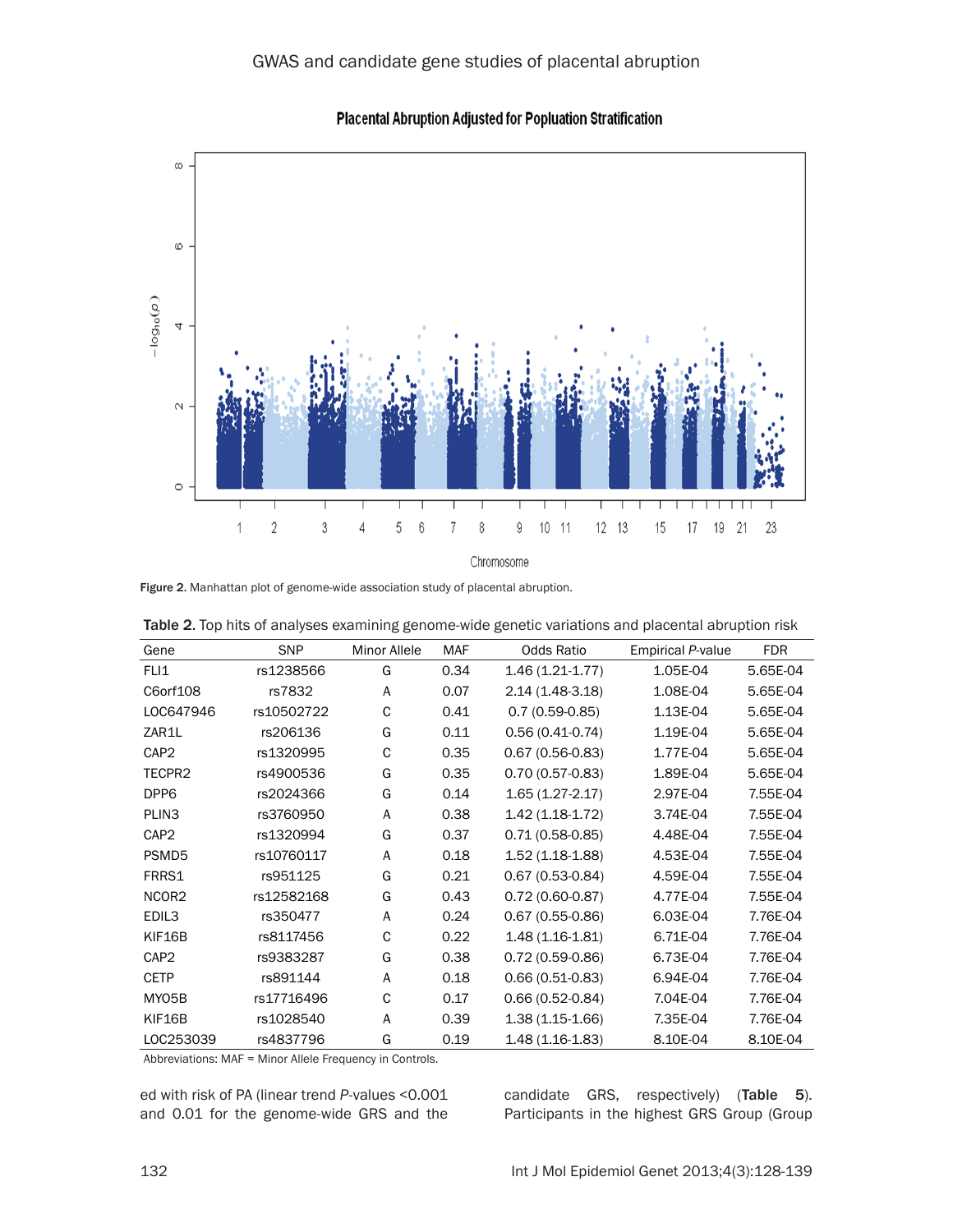| Gene               | <b>SNP</b>     | <b>Minor Allele</b> | <b>MAF</b> | Odds Ratio          | <b>Empirical P-value</b> | <b>FDR</b> |
|--------------------|----------------|---------------------|------------|---------------------|--------------------------|------------|
| CAMK2B             | Chr7:44221559  | G                   | 0.27       | $0.77(0.63-0.95)$   | 0.01                     | 0.02       |
| NR1H3              | Chr11:47237338 | A                   | 0.16       | $1.31(1.02 - 1.68)$ | 0.04                     | 0.04       |
| <b>PPARG</b>       | Chr3:12309555  | A                   | 0.16       | $1.44(1.11-1.84)$   | 0.005                    | 0.02       |
| <b>PPARG</b>       | Chr3:12336385  | A                   | 0.47       | $1.19(0.99-1.44)$   | 0.07                     | 0.04       |
| <b>PPARG</b>       | Chr3:12440243  | A                   | 0.18       | $1.30(1.02-1.62)$   | 0.03                     | 0.04       |
| <b>PRKCA</b>       | Chr17:61738444 | G                   | 0.29       | $0.82(0.67 - 1.02)$ | 0.06                     | 0.04       |
| <b>THRB</b>        | rs9814223      | A                   | 0.35       | $0.83(0.68-0.99)$   | 0.05                     | 0.04       |
| COX5A              | Chr15:73013139 | G                   | 0.14       | $0.76(0.59-1.00)$   | 0.05                     | 0.04       |
| NDUFA10            | Rs4149549      | A                   | 0.21       | $1.23(0.98-1.54)$   | 0.07                     | 0.04       |
| NDUFA12            | Rs11107847     | A                   | 0.43       | $0.83(0.70-1.01)$   | 0.05                     | 0.04       |
| NDUFC <sub>2</sub> | Rs627297       | С                   | 0.17       | $0.74(0.59-0.95)$   | 0.01                     | 0.02       |

Table 3. SNPs in candidate genes and risk of placental abruption

Abbreviations: MAF = Minor Allele Frequency in Controls.



Figure 3. Top network represented by genes represented by top hits of GWAS analysis.

4), GRS >17.1 in the GWAS analysis and GRS >10.0 in the candidate gene analysis, had 5.45 (95% CI: 3.68-8.06) and 1.91 (95% CI: 1.20- 3.06) fold higher risk of PA, respectively, compared with participants in the lowest GRS Group, Group 1 (GRS <10.9 in the GWAS analysis and GRS <8.0 in the candidate gene analysis) (Table 5).

#### **Discussion**

In genome-wide and candidate gene association analyses, we identified several SN- Ps, genes, and pathways that are related to PA risk. In the GWAS analysis among PA cases and controls, the top hit was rs1238566 (*P*-value =1.04e-4) in FLI-1 gene. None of the SNPs reached statistical significance after correction for multiple testing using the conservative Bonferroni correction. Networks enriched by 51 genes represented by the top 200 GWAS hits (P-values <2.1e-3) included networks of lipid metabolism (e.g., FLI-1, CETP, LI-PC, and THRB) and cell signaling (e.g., Akt, NFKB, and PI3K).

In candidate gene analysis, SNPs in genes participating in mitochondrial biogenesis (e.g. CAMK2B, NR1H3, PPARG, PRKCA, and THRB) or oxidative phosphorylation (e.g., COX5A, and NDUF family of genes) were significantly associated with PA risk (*P*-values <0.05). GRS computed using risk alleles identified from both the GWAS and candidate gene analyses were associated with risk of PA.

Most previous studies of common genetic variations and risk of PA [26-30] were small candi-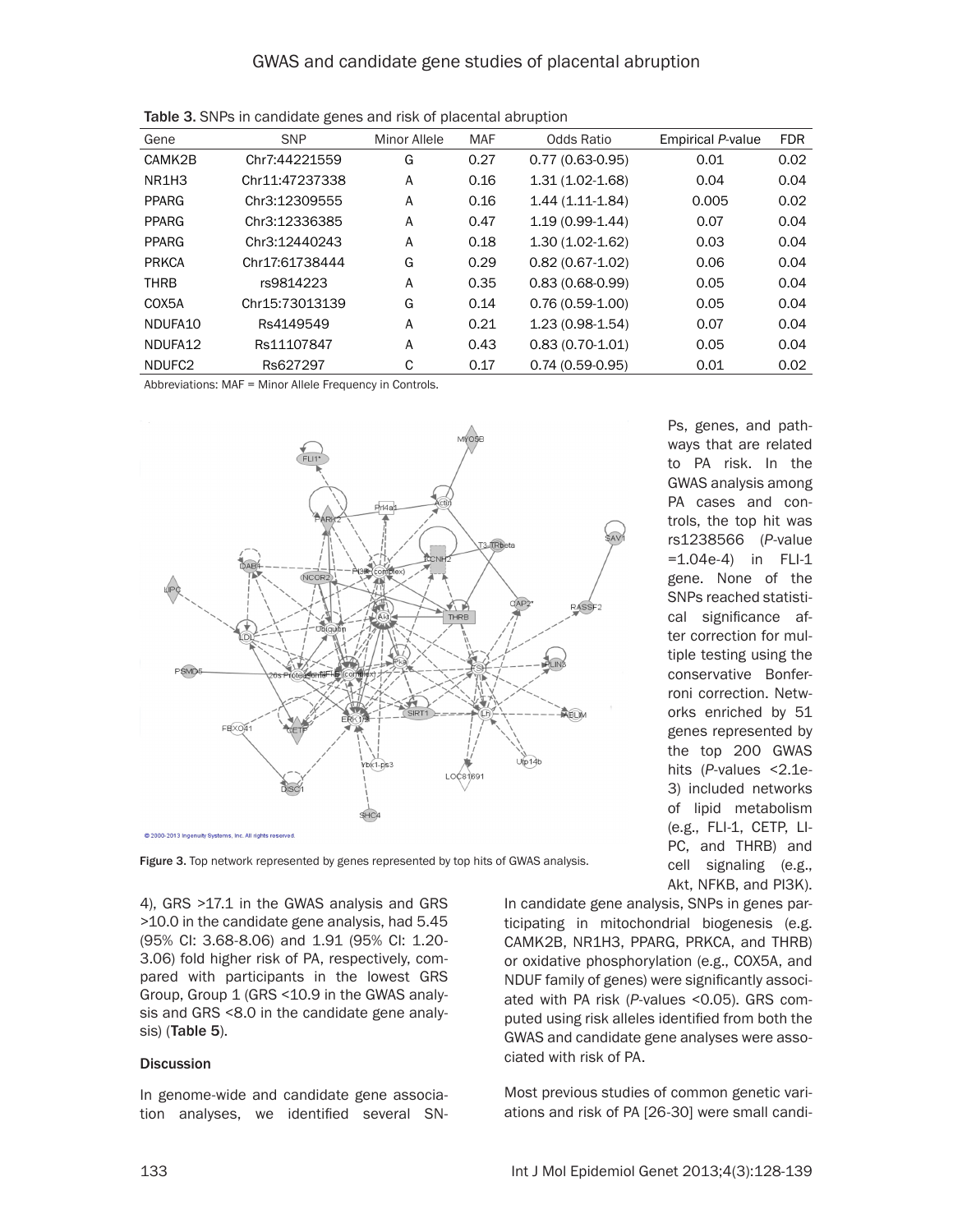| Molecules in Network                                                                                                                                                                                                                                                                          | Score | Focus<br>Molecules (#) | <b>Top Functions</b>                                                                                             | P-value  |
|-----------------------------------------------------------------------------------------------------------------------------------------------------------------------------------------------------------------------------------------------------------------------------------------------|-------|------------------------|------------------------------------------------------------------------------------------------------------------|----------|
| 26s Proteasome, ABLIM, Actin, Akt. CAP2.<br><b>CETP, DAB1, DISC1, ERK1/2, FBX041, FLI1,</b><br>FSH, KCNH2, LDL, Lh, LIPC, LOC81691,<br>MY058, NCOR2, NFKB, PARK2, PI3K, PLN3,<br>Pri4a1, PSMD5, RASSF2, SAV1, SHC4, SIRT1,<br>T3-Trbeta, THRB, Ubiquitin, Utp14b, Ybx1-ps3                    | 40    | 17                     | Small Molecule<br>Biochemistry, Lipid<br>Metabolism. Cellular<br>development                                     | 4.25E-18 |
| AMICA1, BTN2A2, BTN3A1, BTN3A2, C12orf29,<br>C6orf108, CC2D2A, DDX60L, DPP6, EML2,<br>FAM108B1, FSTL4, GABARAP, GSDMD, IFNG,<br>KCTD7, KIF16B, LUZP1, MORC2, NLN, PHB.<br>PHLDB2, PITPNC1, PLEKHO2, RAB12, RAB20,<br>RAB43, RNASE7, SCAPER, SLC16A13, SMAGP,<br><b>TECPR2. TGM2. UBC. ZFX</b> | 26    | 12                     | Cell Death and<br>Survival, Cell-to-Cell<br>Signaling and Interac-<br>tion, Cellular Function<br>and Maintenance | 5.11E-12 |

Table 4. Significant networks represented by top GWAS hits

The networks were generated through the use of Ingenuity Pathways Analysis (Ingenuity® Systems, www.ingenuity.com). Each gene identifier was mapped to its corresponding gene object in the Ingenuity Pathways Knowledge Base (IPKB) and overlaid onto a global molecular network developed from information contained in the IPKB. Scores, corresponding to degree of enrichment, are negative log of *p*-values of Fisher test. Genes in bold (focus molecules) are genes that are represented by top hit SNPs in our genome-wide association study of placental abruption.

|                      | Genetic Risk Score (GRS)* |                                  |                      |                       |         |  |
|----------------------|---------------------------|----------------------------------|----------------------|-----------------------|---------|--|
|                      | Group 1<br>0-25%ile       | Group 2<br>25-50%ile             | Group 3<br>50-75%ile | Group 4<br>75-100%ile | P       |  |
|                      |                           | Genome-wide Association Analysis |                      |                       |         |  |
| Intervals            | $10.9$                    | 10.9-13.9                        | 14.0-17.0            | $\geq 17.1$           |         |  |
| Cases, $n$ $%$       | 49 (10)                   | 45 (10)                          | 140 (30)             | 236 (50)              |         |  |
| Controls, n (%)      | 142 (30)                  | 69 (15)                          | 138 (29)             | 124 (26)              |         |  |
| OR (95% CI)**        | 1.00                      | $1.85(1.12-3.05)$                | $2.90(1.97-4.33)$    | $5.45(3.68-8.06)$     | < 0.001 |  |
|                      |                           | Candidate Gene Analysis          |                      |                       |         |  |
| <b>Intervals</b>     | <8                        | $8 - 8.9$                        | $9 - 9.9$            | $\geq 10$             |         |  |
| Cases, Number (%)    | 34(8)                     | 72 (17)                          | 113(27)              | 197 (47)              |         |  |
| Controls, Number (%) | 58(14)                    | 80(19)                           | 103(25)              | 175 (42)              |         |  |
| OR (95% CI)**        | 1.00                      | $1.55(0.91-2.64)$                | $1.88(1.14-3.11)$    | 1.91 (1.20-3.06)      | 0.01    |  |

#### Table 5. Genetic risk score (GRS) and risk of placental abruption

\*GRS computed from 14 SNPs that are top hits from GWAS analyses, and 11 SNPs that are top hits from the candidate gene association analyses. \*\*Odds ratios (and 95% confidence intervals) from logistic regression models adjusted for age, sex, and population admixture, linear trend *P*-values.

date gene studies. The only other GWAS by our group [14] identified several novel and candidate SNPs that are potentially related to PA risk. Several of the top SNPs identified in the previous study were significantly associated with PA risk, at the P < 0.05 level, in our expanded sample. These included SNPs in the DGKB (chr7:14154194, *P*-value=6e-04), SMAD2 (chr-18:453999981, *P*-value=2e-04), and MIR17HG (rs4773624, *P*-value=0.003). In addition, a SNP in previously identified candidate gene, the CETP gene (rs891144, *P*-value=6.94E-04), was among the top hits in the GWAS analyses

in our study. Ali et al. [31], in their case-control study among women with idiopathic PA, placenta previa, and normal pregnancies, found that the B2 allele frequency in idiopathic PA was higher than its frequency in placenta previa or normal pregnancy (*P*-value <0.05).

The top GWAS hit in our study, rs1238566, is a SNP in the FLI-1 gene, a megakaryocyte-specific transcription factor. The A allele of this SNP is weakly (P=0.08) associated with increased expression of the FLI-1 gene in lymphoblastoid cell lines [32]. Coagulation defects, where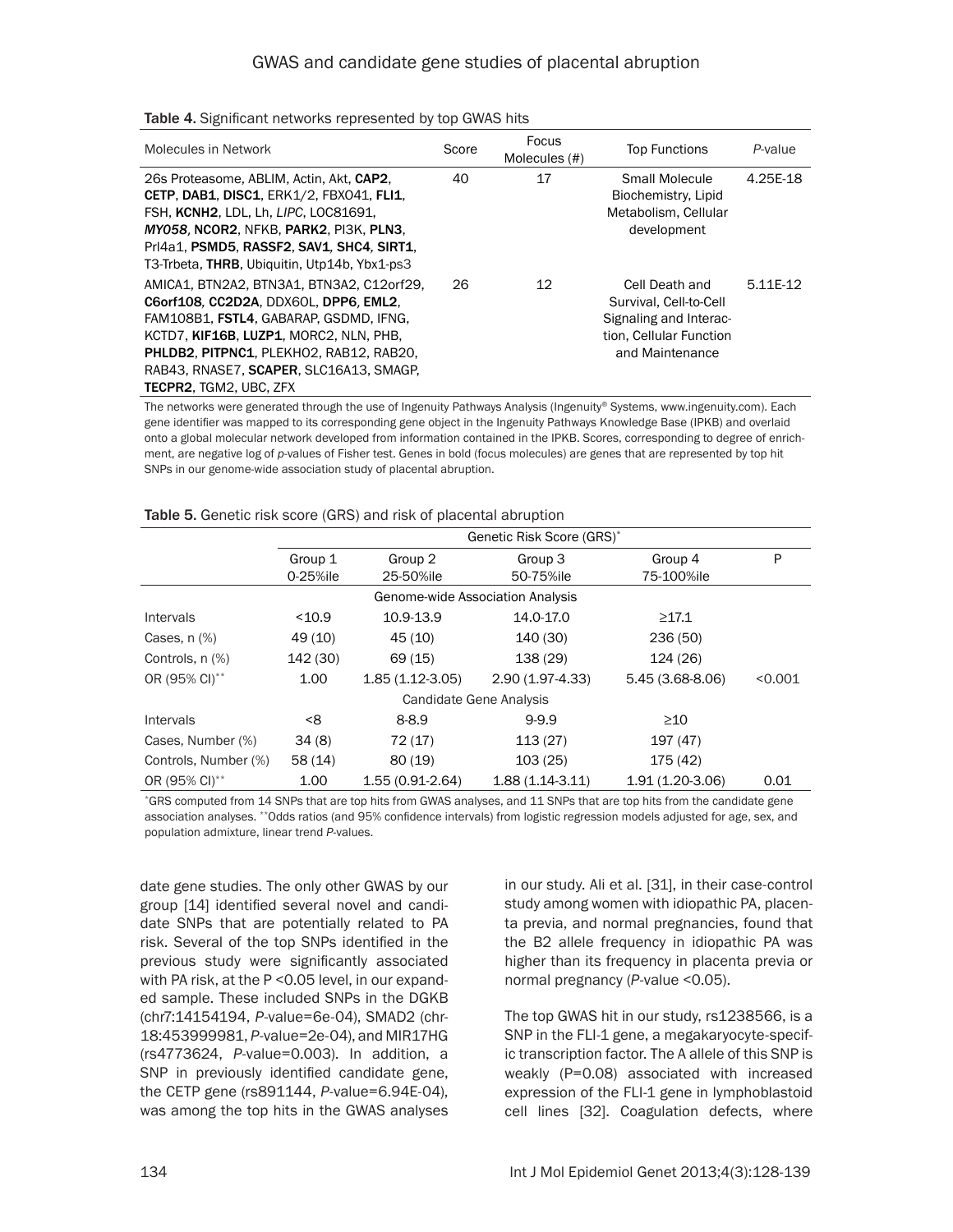

Figure 4. Regional SNP association plot for the top GWAS SNP rs1238566 and candidate SNP chr3:12440243. Estimated local recombination rate and –log10 *P*-values are plotted in blue on the right and left side of the y-axis, respectively. The genomic position is shown on the x-axis. Linkage disequilibrium (r<sup>2</sup>) of a nearby SNP with the index SNP is shown by purple color.

megakaryocytes play key roles, such as decreased platelets, elevated prothrombin time, decreased fibrinogen levels, and elevated fibrin split products, have closely been associated with the clinical events of PA. Therefore, the finding that a variation in the FLI-1 gene may be associated with PA risk is of high significance.

We assessed recombination rates and LD of SNPs near putative associated variants identified in the genome-wide and candidate gene association analyses. The regional SNP association plots illustrating the complex genetic architecture for rs1238566 (from the genomewide analysis) and chr3:12440243 (from the candidate gene analysis) are shown in Figure 4. Other genes in the neighborhood of these SNPs, such as the ETS1 gene that has been shown to be involved in connective tissue metabolism, fibrosis, inflammation, and related disease conditions (e.g. SLE), are putative candidates as genetic susceptibility factors of PA [33, 34].

In pathway analyses of genes represented by top hits of the GWAS analyses, lipid metabolism and cell signaling networks were identified. Dyslipidemia has been associated with a num-

ber of pregnancy complications that include preeclampsia, a hypertensive disorder of pregnancy that has been closely related to PA [35]. Recent evidence also points to lipid-related high risk profiles (e.g., higher cholesterol, LDL, and lower HDL) for cardiovascular diseases among women with history of PA, supporting potential risk similarities of PA with other cardiovascular diseases in the general population [36]. However, significant gap remains in our understanding of direct relationships between lipid abnormalities, or genetic factors that underlie these abnormalities and risk of PA. Cell signaling which is a broad category that encompasses a diverse set of cellular interactions is a critical component of cellular function. As described in our previous report, and supported by current findings, several candidates (such as the SMAD family of genes and the DPP6 gene) in cell-signaling pathways may have roles in risk of PA [14]. Further research into the extent of their roles and the specific signaling pathways that are important is warranted.

Several mechanisms may explain why variation in mitochondrial biogenesis and oxidative phosphorylation related genes might contribute to mitochondrial dysfunction and PA. Oxidative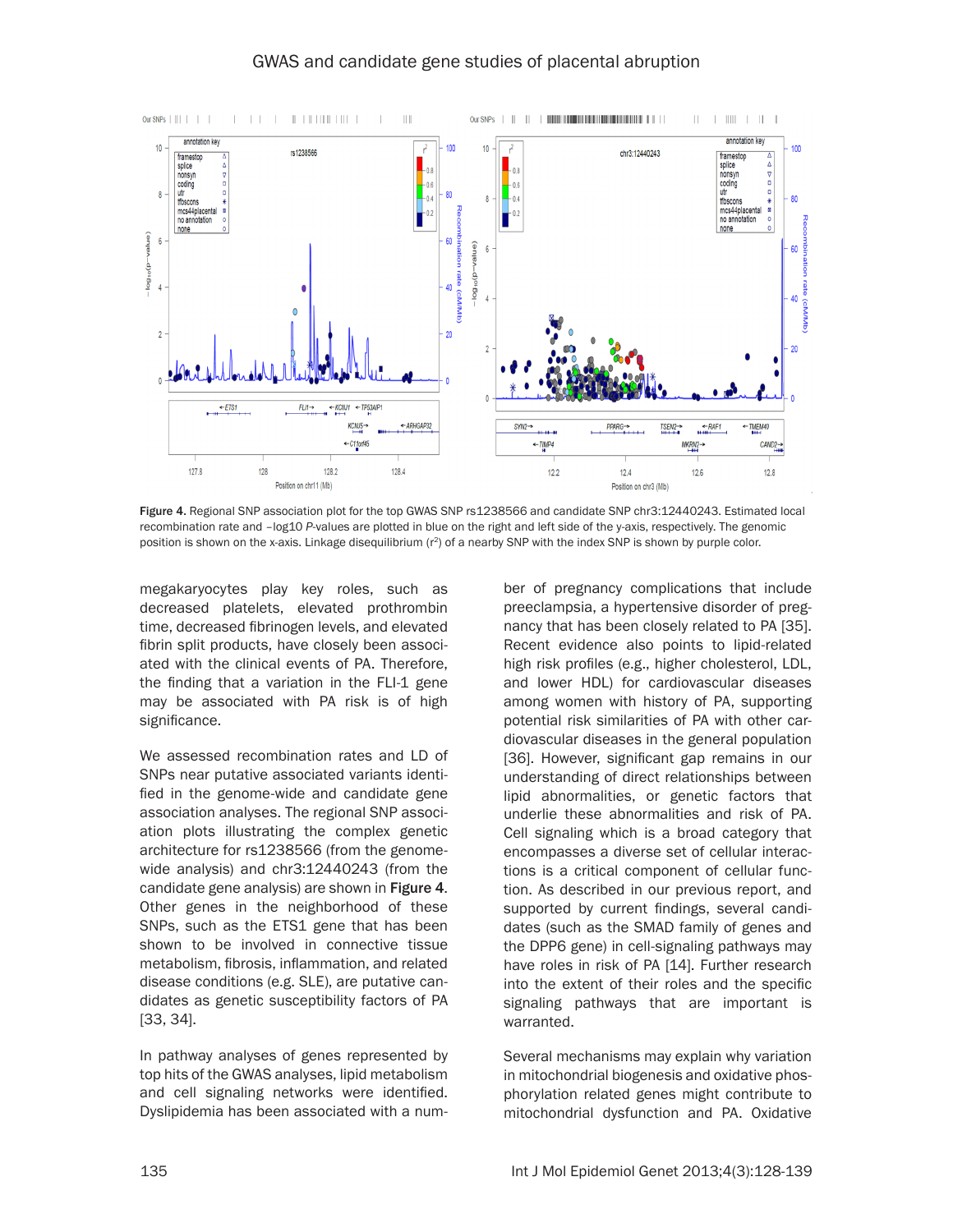stress-induced damage to mitochondrial structural elements (e.g., lipid membranes) may alter mitochondrial gene expression and promote a deficiency in oxidative phosphorylation [37]. Variation in genes related to mitochondrial biogenesis may confer susceptibility to damage from oxidative stress and variation in genes related to oxidative phosphorylation may accentuate the deficiency in oxidative phosphorylation that results from mitochondrial dysfunction. In the current candidate gene association analyses, we found that several SNPs in mitochondrial biogenesis (e.g., CAMK2B, NR1H3, PPARG, PRKCA, and THRB) and oxidative phosphorylation (e.g., COX5A, and NDUF family of genes) related genes are associated with risk of PA. Of these, the PPARG and NDUF genes were represented by several SNPs. The role of PPARG in placentation has been well documented [38, 39]. Interestingly, investigators have put forth thesis indicating that PPARG mediates defective placentation (e.g., inhibition of trophoblast invasion) that results from oxidized LDL in cytotrophoblasts of villous and extravillous cells [40]. The NDUF gene, encoding the NADH:ubiquinone oxidoreductase protein, is part of the enzyme complex in the electron transport chain of mitochondria [41]. While the gene and other genes in the family, and their variants have been reported in relation to other diseases such as AIDS and prostate cancer, to our knowledge, no previous study reported variation in this gene in relation to pregnancy complications [42, 43]. Future studies are needed to further explore the role of these sets of genes in placentation and PA risk.

GRS based on risk allele genotypes of multiple SNPs have been used to summarize genetic effects among ensemble of markers that do not individually achieve significance in association studies [44]. In the current study, both GRS computed using top hits of SNPs in the GWAS and candidate gene analyses were significantly associated with risk of PA. One potential limitation of our GRS-based analyses is the fact that we used the same data set for training and testing. We conducted cross-validation to assess the utility of the GRS [45]. Based on that test, we observed that the GWAS based GRS had an agreement of 64% with the true value (PA cases and controls), while the candidate-based GRS score has an agreement of 55% with the true value. However, sensitivity of the GWAS-based GRS score was 82% while sensitivity of the candidate-based GRS score was 71%. Specificity for the two scores, respectively, was 46% and 34%. A significant overestimation of the PA risk was observed. Based on previous suggestions by Thomsen et al. [45], the validity of our GRS scores should be examined in other study populations with different indices of diseases.

Other limitations of our study merit consideration. Although our study is the largest to date on the topic, we may still be underpowered to detect significant associations between genetic variations, particularly less common variations, and risk of PA. This is particularly true for small effect sizes. Potential misclassifications of sub-clinical PA may further limit our study power. Absence of a replication cohort and lack of follow-up functional studies are other limitations of our study. Finally, generalizability of our findings should be confirmed by studies that are conducted in study populations that differ in genetic and other characteristics from ours.

Some strengths of our study deserve mention. We used multiple (GWAS, pathway, candidate, and GRS) analytic approaches to examine associations between genetic susceptibility and risk of PA. These different approaches provided us with the opportunity to identify genetic risk that may be associated with PA, a multigenic complex disorder. In our candidate gene analyses, we have specifically drawn attention to mitochondrial biogenesis and oxidative phosphorylation, an emerging little explored pathway that is significant in placental pathophysiology, pregnancy complications, and outcomes. Our study was conducted among a high-risk underinvestigated study population and relatively less problem of population stratification are other strengths of the study.

In summary, our study suggests that integrating multiple genomic analytical strategies provides opportunities for identifying novel biological pathways for exploring the underlying molecular mechanisms for PA. In addition, our GRS analyses support the promise of using genetic association studies in PA risk prediction. Future studies that involve larger discovery and replication samples, functional followup of confirmed PA-associated variants, and risk-prediction, among others, may enhance efforts to understand PA pathomechanisms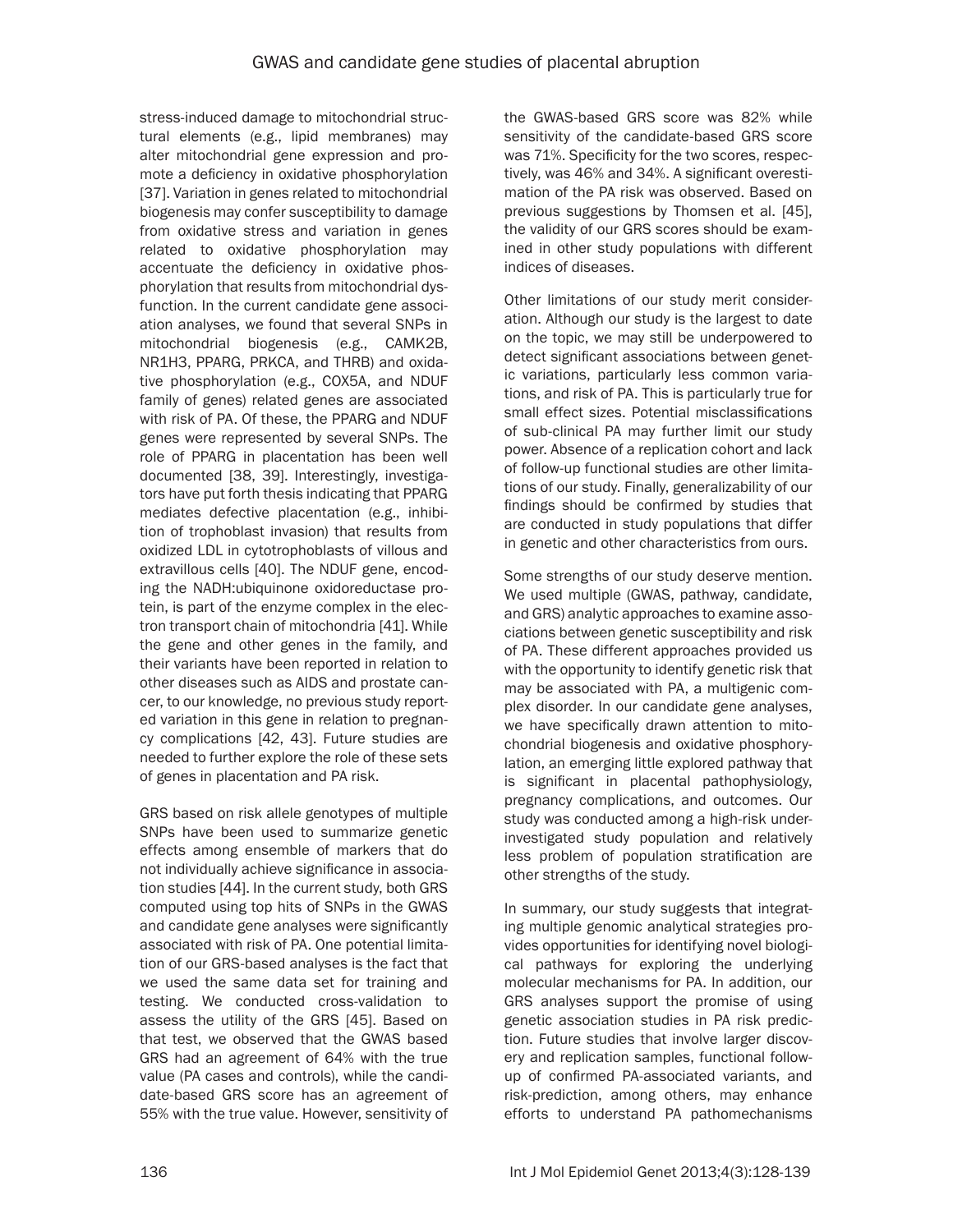and facilitate the development of prevention strategies.

#### Acknowledgements

This study was supported by grants from the National Institute of Health, the Eunice Kennedy Shriver National Institute of Child Health and Human Development (R01HD059827, T32H-D052462) and the National Heart Lung and Blood Institute (K01HL10374).

## Disclosure of conflict of interest

The authors have no conflicts of interest to disclose.

Address correspondence to: Tsegaselassie Workalemahu, Department of Epidemiology, Harvard School of Public Health, Harvard University, Boston, Massachusetts. E-mail: tsw988@mail.harvard.edu

## References

- [1] Ananth CV, Oyelese Y, Yeo L, Pradhan A and Vintzileos AM. Placental abruption in the United States, 1979 through 2001: temporal trends and potential determinants. Am J Obstet Gynecol 2005; 192: 191-198.
- [2] Flenady V, Koopmans L, Middleton P, Frøen JF, Smith GC, Gibbons K, Coory M, Gordon A, Ellwood D and McIntyre HD. Major risk factors for stillbirth in high-income countries: a systematic review and meta-analysis. Lancet 2011; 377: 1331-1340.
- [3] Rasmussen S, Irgens LM, Bergsjø P and Dalaker K. The occurrence of placental abruption in Norway 1967-1991. Acta Obstet Gynecol Scand 1996; 75: 222-228.
- [4] Ananth CV, Peltier MR, Chavez MR, Kirby RS, Getahun D and Vintzileos AM. Recurrence of ischemic placental disease. Obstet Gynecol 2007; 110: 128-133.
- [5] Ananth CV, Savitz DA and Williams MA. Placental abruption and its association with hypertension and prolonged rupture of membranes: a methodologic review and meta-analysis. Obstet Gynecol 1996; 88: 309-318.
- [6] Benedetto C, Marozio L, Tavella AM, Salton L, Grivon S and Di Giampaolo F. Coagulation disorders in pregnancy: acquired and inherited thrombophilias. Ann N Y Acad Sci 2010; 1205: 106-117.
- [7] Kramer MS, Usher RH, Pollack R, Boyd M and Usher S. Etilogic Determinants of Abruptio Placentae. Obstet Gynecol 1997; 89: 221-226.
- [8] Kupferminc MJ, Eldor A, Steinman N, Many A, Bar-Am A, Jaffa A, Fait G and Lessing JB. In-

creased frequency of genetic thrombophilia in women with complications of pregnancy. N Engl J Med 1999; 340: 9-13.

- [9] Misra DP and Ananth CV. Risk factor profiles of placental abruption in first and second pregnancies: heterogeneous etiologies. J Clin Epidemiol 1999; 52: 453-461.
- [10] Toivonen S, Keski-Nisula L, Saarikoski S and Heinonen S. Risk of placental abruption in first‐degree relatives of index patients. Clin Genet 2004; 66: 244-246.
- [11] van der Molen EF, Arends GE, Nelen WL, van der Put NJ, Heil SG, Eskes TK and Blom HJ. A common mutation in the 5, 10-methylenetetrahydrofolate reductase gene as a new risk factor for placental vasculopathy. Am J Obstet Gynecol 2000; 182: 1258-1263.
- [12] de Vries JI, Dekker G, Huijgensb P, Jakobs C, Blomberg B and van Geijn HP. Hyperhomocysteinaemia and protein S deficiency in complicated pregnancies. Br J Obstet Gynaecol 1997; 104: 1248-1254.
- [13] Williams MA, Lieberman E, Mittendorf R, Monson RR and Schoenbaum SC. Risk factors for abruptio placentae. Am J Epidemiol 1991; 134: 965-972.
- [14] Moore A, Enquobahrie DA, Sanchez SE, Ananth CV, Pacora PN and Williams MA. A genome-wide association study of variations in maternal cardiometabolic genes and risk of placental abruption. Int J Mol Epidemiol Genet 2012; 3: 305.
- [15] Crimi M and Rigolio R. The mitochondrial genome, a growing interest inside an organelle. Int J Nanomedicine 2008; 3: 51.
- [16] Wallace DC. Mitochondrial DNA mutations in disease and aging. Environ Mol Mutagen 2010; 51: 440-450.
- [17] Modica-Napolitano JS, Kulawiec M and Singh KK. Mitochondria and human cancer. Curr Mol Med 2007; 7: 121-131.
- [18] Singh KK and Kulawiec M. Mitochondrial DNA polymorphism and risk of cancer. In: editors. Cancer Epidemiology. Springer; 2009. pp: 291-303.
- [19] Williams MA, Sanchez SE, Ananth CV, Hevner K, Qiu C and Enquobahrie DA. Maternal blood mitochondrial DNA copy number and placental abruption risk: results from a preliminary study. Int J Mol Epidemiol Genet 2013; 4: 120.
- [20] Laurie CC, Doheny KF, Mirel DB, Pugh EW, Bierut LJ, Bhangale T, Boehm F, Caporaso NE, Cornelis MC and Edenberg HJ. Quality control and quality assurance in genotypic data for genome‐wide association studies. Genet Epidemiol 2010; 34: 591-602.
- [21] Devlin B and Roeder K. Genomic control for association studies. Biometrics 1999; 55: 997- 1004.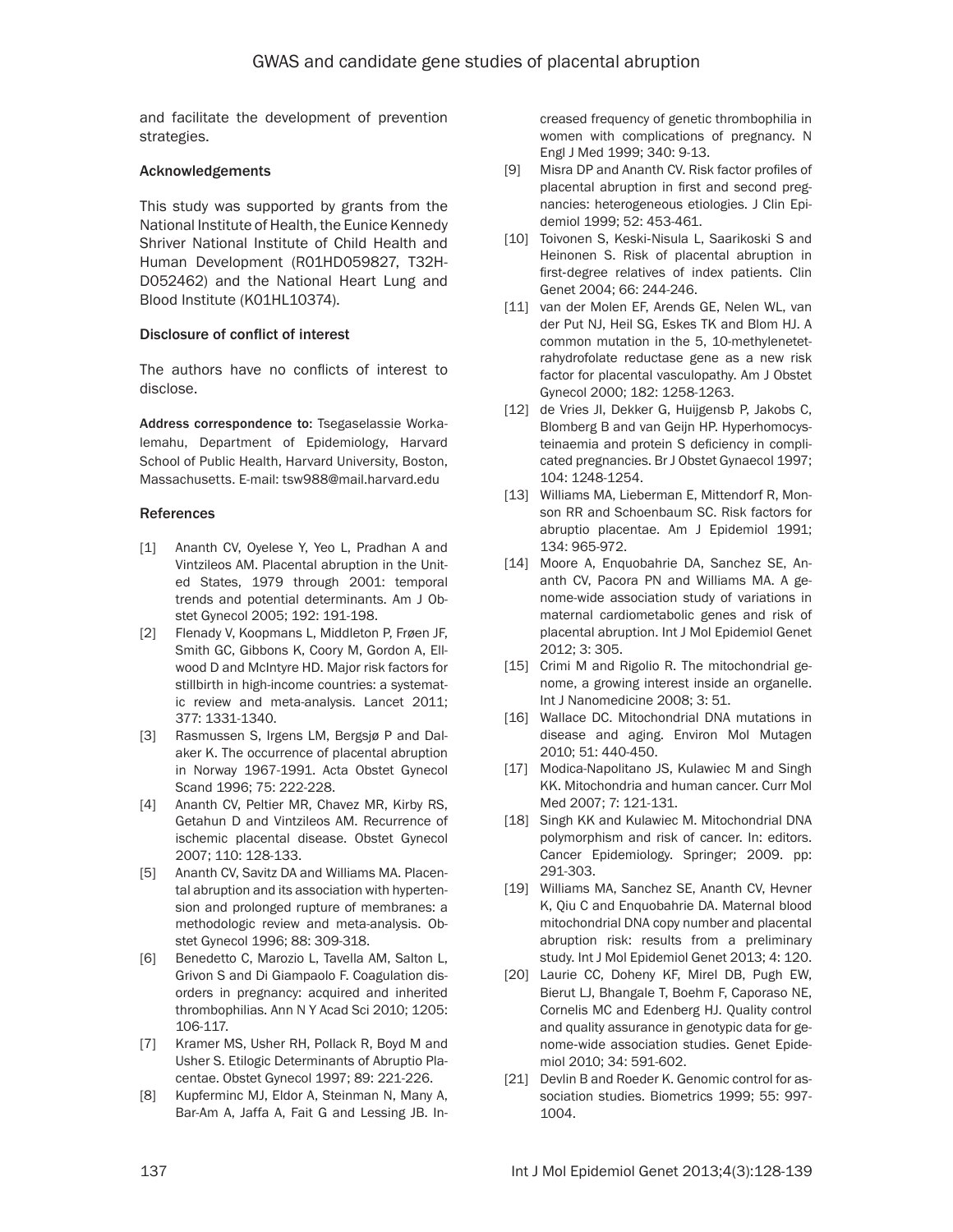- [22] Wu C, DeWan A, Hoh J and Wang Z. A comparison of association methods correcting for population stratification in case–control studies. Ann Hum Genet 2011; 75: 418-427.
- [23] Benjamini Y, Yekutieli D. The Control of the False Discouvery Rate in Multiple Testing Under Dependency. Ann Statist 2001; 29: 1165- 1188.
- [24] Iwata M, Maeda S, Kamura Y, Takano A, Kato H, Murakami S, Higuchi K, Takahashi A, Fujita H and Hara K. Genetic risk score constructed using 14 susceptibility alleles for type 2 diabetes is associated with the early onset of diabetes and may predict the future requirement of insulin injections among Japanese individuals. Diabetes Care 2012; 35: 1763-1770.
- [25] Purcell S, Neale B, Todd-Brown K, Thomas L, Ferreira MA, Bender D, Maller J, Sklar P, De Bakker PI and Daly MJ. PLINK: a tool set for whole-genome association and populationbased linkage analyses. Am J Hum Genet 2007; 81: 559-575.
- [26] Malinowska A and Chmurzynska A. Polymorphism of genes encoding homocysteine metabolism–related enzymes and risk for cardiovascular disease. Nutr Res 2009; 29: 685-695.
- [27] Nurk E, Tell GS, Refsum H, Ueland PM and Vollset SE. Associations between maternal methylenetetrahydrofolate reductase polymorphisms and adverse outcomes of pregnancy: the Hordaland Homocysteine Study. Am J Med 2004; 117: 26-31.
- [28] Parle-McDermott A, Mills JL, Kirke PN, Cox C, Signore CC, Kirke S, Molloy AM, O'Leary VB, Pangilinan FJ and O'Herlihy C. MTHFD1 R653Q polymorphism is a maternal genetic risk factor for severe abruptio placentae. Am J Med Genet A 2005; 132: 365-368.
- [29] Trabetti E. Homocysteine, MTHFR gene polymorphisms, and cardio-cerebrovascular risk. J Appl Genet 2008; 49: 267-282.
- [30] Zdoukopoulos N and Zintzaras E. Genetic risk factors for placental abruption: a HuGE review and meta-analysis. Epidemiology 2008; 19: 309-323.
- [31] Ali AFM, Fateen B, Ezzet A, Badawy H, Ramadan A and El-tobge A. Idiopathic abruptio placentae is associated with a molecular variant of the cholesteryl ester transfer protein gene. Obstetrics & Gynecology 2000; 95: S37-S38.
- [32] Liang L, Morar N, Dixon AL, Lathrop GM, Abecasis GR, Moffatt MF and Cookson WO. A cross-platform analysis of 14,177 expression quantitative trait loci derived from lymphoblastoid cell lines. Genome Res 2013; 23: 716- 726.
- [33] Feng W, Chumley P, Hua P, Rezonzew G, Jaimes D, Duckworth MW, Xing D and Jaimes EA.

Role of the Transcription Factor Erythroblastosis Virus E26 Oncogen Homolog-1 (ETS-1) as Mediator of the Renal Proinflammatory and Profibrotic Effects of Angiotensin II. Hypertension 2012; 60: 1226-1233.

- [34] Geisinger MT, Astaiza R, Butler T, Popoff SN, Planey SL and Arnott JA. Ets-1 Is Essential for Connective Tissue Growth Factor (CTGF/CCN2) Induction by TGF-β1 in Osteoblasts. PLoS One 2012; 7: e35258.
- [35] Enquobahrie DA, Williams MA, Butler CL, Frederick IO, Miller RS and Luthy DA. Maternal plasma lipid concentrations in early pregnancy and risk of preeclampsia. Am J Hypertens 2004; 17: 574-581.
- [36] Veerbeek JH, Smit JG, Koster MP, Uiterweer EDP, van Rijn BB, Koenen SV and Franx A. Maternal Cardiovascular Risk Profile After Placental Abruption. Hypertension 2013; 61: 1297- 1301.
- [37] Lee HC and Wei YH. Mitochondrial role in life and death of the cell. J Biomed Sci 2000; 7: 2-15.
- [38] Barak Y, Nelson MC, Ong ES, Jones YZ, Ruiz-Lozano P, Chien KR, Koder A and Evans RM. PPAR gamma is required for placental, cardiac, and adipose tissue development. Mol Cell 1999; 4: 585-595.
- [39] Ruebner M, Langbein M, Strissel PL, Henke C, Schmidt D, Goecke TW, Faschingbauer F, Schild RL, Beckmann MW and Strick R. Regulation of the human endogenous retroviral Syncytin‐1 and cell–cell fusion by the nuclear hormone receptors PPARγ/RXRα in placentogenesis. J Cell Biochem 2012; 113: 2383-2396.
- [40] Fournier T, Pavan L, Tarrade A, Schoonjans K, Auwerx J, Rochette‐Egly C and Evain‐Brion D. The Role of PPAR‐γ/RXR‐α Heterodimers in the Regulation of Human Trophoblast Invasion. Ann N Y Acad Sci 2002; 973: 26-30.
- [41] Loublier S, Bayot A, Rak M, El-Khoury R, Bénit P and Rustin P. The NDUFB6 subunit of the mitochondrial respiratory chain complex I is required for electron transfer activity: A proof of principle study on stable and controlled RNA interference in human cell lines. Biochem Biophys Res Commun 2011; 414: 367-372.
- [42] Hendrickson SL, Lautenberger JA, Chinn LW, Malasky M, Sezgin E, Kingsley LA, Goedert JJ, Kirk GD, Gomperts ED and Buchbinder SP. Genetic variants in nuclear-encoded mitochondrial genes influence AIDS progression. PLoS One 2010; 5: e12862.
- [43] Wang L, McDonnell SK, Hebbring SJ, Cunningham JM, St Sauver J, Cerhan JR, Isaya G, Schaid DJ and Thibodeau SN. Polymorphisms in mitochondrial genes and prostate cancer risk. Cancer Cancer Epidemiol Biomarkers Prev 2008; 17: 3558-3566.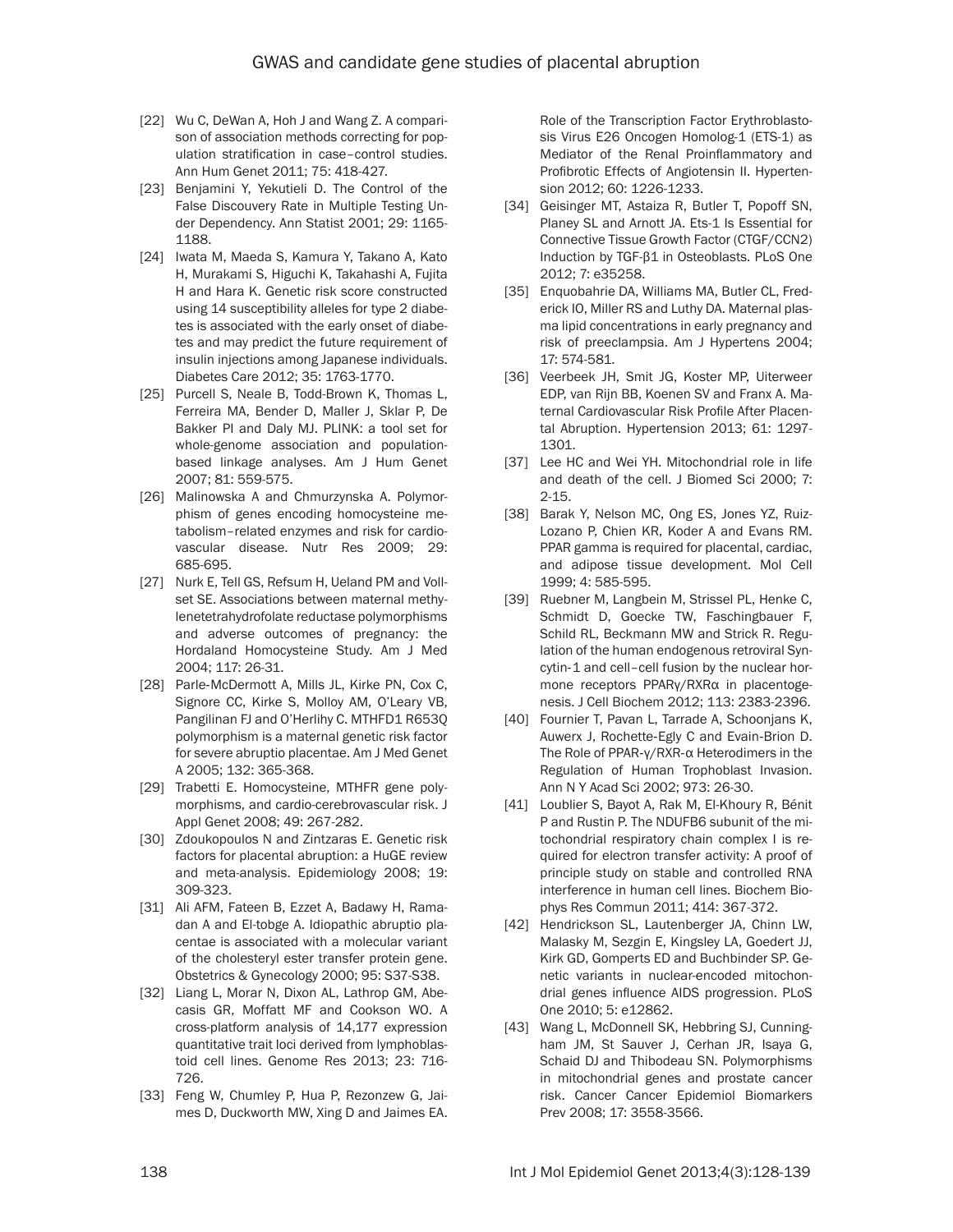- [44] Dudbridge F. Power and predictive accuracy of polygenic risk scores. PLoS Genet 2013; 9: e1003348.
- [45] Thomsen TF, McGee D, Davidsen M and Jørgensen T. A cross-validation of risk-scores for

coronary heart disease mortality based on data from the Glostrup Population Studies and Framingham Heart Study. Int J Epidemiol 2002; 31: 817-822.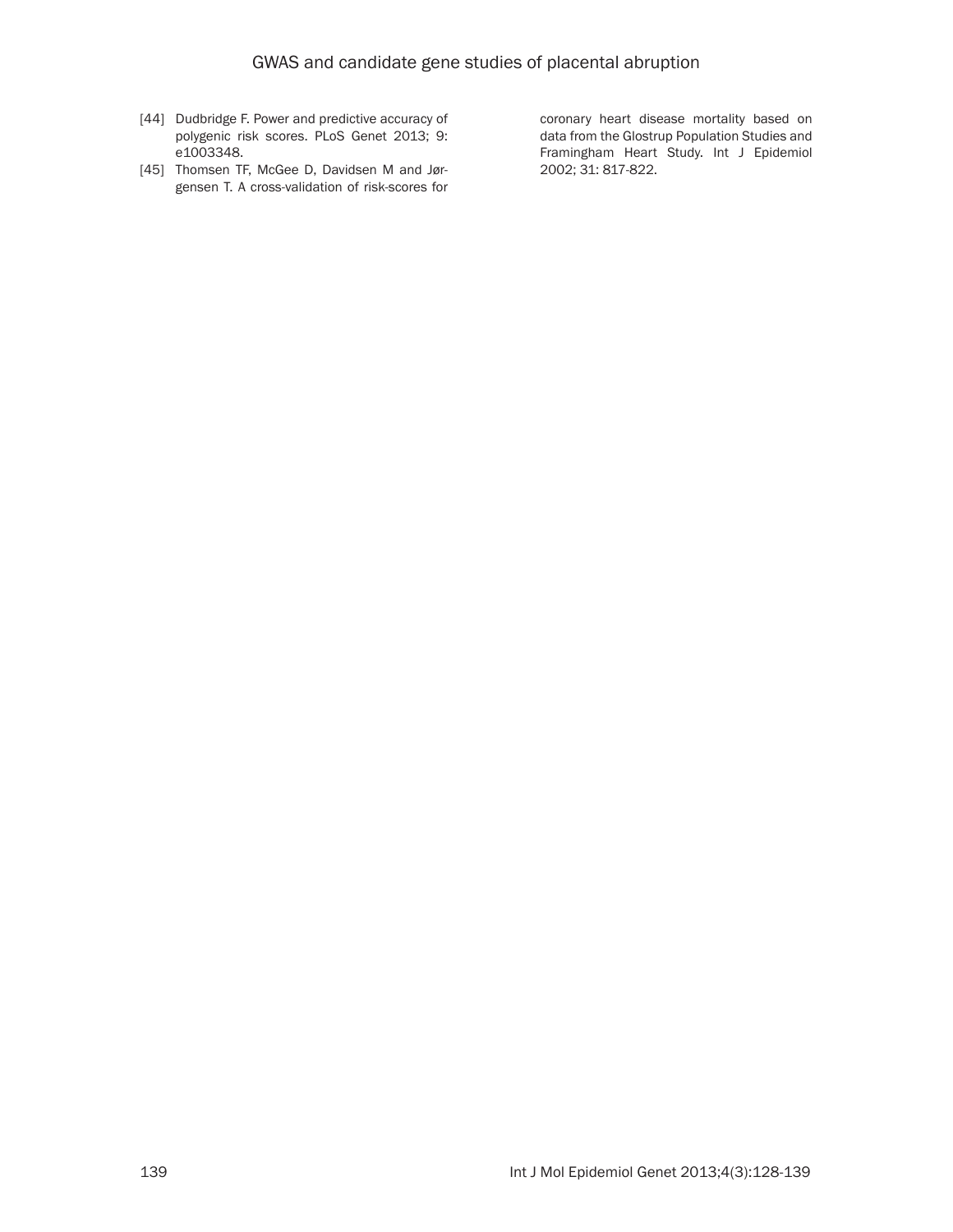| Gene ab-<br>breviation | Number<br>of SNPs in<br>Gene                 | Minimum<br>Observed<br>P-value | SNP With Mini-<br>mum Observed<br>P-value | SNP with Minimum<br>Observed P-value<br>Minor Allele | MAF for SNP with<br>Minimum Ob-<br>served P-value | Odds ratio <sup>+</sup> for<br><b>SNP with Minimum</b><br>Observed P-value | Chr for SNP with<br>Minimum Ob-<br>served P-value | sam-<br>ple<br>size | proxy for SNP with<br>Minimum Observed<br>P-value | LD (Dprime)<br>between<br>proxy and SNP | Rsquared<br>between proxy<br>and SNP |
|------------------------|----------------------------------------------|--------------------------------|-------------------------------------------|------------------------------------------------------|---------------------------------------------------|----------------------------------------------------------------------------|---------------------------------------------------|---------------------|---------------------------------------------------|-----------------------------------------|--------------------------------------|
|                        | SNPs implicated in Mitochondrial Biogenesis  |                                |                                           |                                                      |                                                   |                                                                            |                                                   |                     |                                                   |                                         |                                      |
| CAMK2B                 | 25                                           | 0.0012                         | chr7:44221640                             | Α                                                    | 0.02044                                           | 4.40                                                                       | $\overline{7}$                                    | 934                 | chr7:44221639                                     | 1.00                                    | 1.00                                 |
| CAMK2D                 | $\overline{2}$                               | 0.4804                         | rs4141007                                 | G                                                    | 0.03557                                           | 1.20                                                                       | $\overline{4}$                                    | 941                 | rs4834348                                         | 0.32                                    | 0.01                                 |
| CAMK4                  | $\mathbf{1}$                                 | 0.0669                         | rs11748647                                | Α                                                    | 0.1865                                            | 1.20                                                                       | 5                                                 | 940                 | N/A                                               | N/A                                     | N/A                                  |
| CREB1                  | $\mathbf{1}$                                 | 0.1239                         | rs17811997                                | C                                                    | 0.01501                                           | 1.80                                                                       | $\overline{2}$                                    | 938                 | N/A                                               | N/A                                     | N/A                                  |
| NR1H3                  | 23                                           | 0.0381                         | chr11:47237338                            | Α                                                    | 0.1594                                            | 1.30                                                                       | 11                                                | 918                 | N/A                                               | N/A                                     | N/A                                  |
| PPARA                  | $\overline{2}$                               | 0.0338                         | rs4253728                                 | Α                                                    | 0.05573                                           | 0.64                                                                       | 22                                                | 941                 | rs4253776                                         | 0.90                                    | 0.34                                 |
| PPARG                  | 127                                          | 0.0047                         | chr3:12309555                             | Α                                                    | 0.1573                                            | 1.40                                                                       | 3                                                 | 938                 | N/A                                               | N/A                                     | N/A                                  |
| PPARGC1A               | $\mathbf{1}$                                 | 0.1436                         | rs10018239                                | G                                                    | 0.07299                                           | 0.77                                                                       | $\overline{4}$                                    | 932                 | N/A                                               | N/A                                     | N/A                                  |
| PPARGC1B               | $\mathbf{1}$                                 | 0.3404                         | rs26124                                   | Α                                                    | 0.3953                                            | 1.10                                                                       | 5                                                 | 940                 | N/A                                               | N/A                                     | N/A                                  |
| <b>PRKCA</b>           | 65                                           | 0.0215                         | chr17:61730083                            | Α                                                    | 0.01086                                           | 0.30                                                                       | 17                                                | 939                 | N/A                                               | N/A                                     | N/A                                  |
| SP <sub>1</sub>        | $\mathbf{1}$                                 | 0.1670                         | rs7131938                                 | Α                                                    | 0.2204                                            | 0.85                                                                       | 12                                                | 941                 | N/A                                               | N/A                                     | N/A                                  |
| <b>THRB</b>            | 10                                           | 0.0017                         | rs7609948                                 | Α                                                    | 0.2341                                            | 1.40                                                                       | 3                                                 | 925                 | rs17014418                                        | 1.00                                    | 0.17                                 |
| TRNT1                  | $\mathbf{1}$                                 | 0.1627                         | rs7629889                                 | Α                                                    | 0.2755                                            | 0.87                                                                       | 3                                                 | 941                 | N/A                                               | N/A                                     | N/A                                  |
|                        | SNPs implicated in Oxidative Phosphorylation |                                |                                           |                                                      |                                                   |                                                                            |                                                   |                     |                                                   |                                         |                                      |
| COX5A                  | 17                                           | 0.0461                         | chr15:73013139                            | G                                                    | 0.1357                                            | 0.76                                                                       | 15                                                | 941                 | N/A                                               | N/A                                     | N/A                                  |
| COX10                  | $\overline{2}$                               | 0.1680                         | rs17616591                                | G                                                    | 0.06043                                           | 0.76                                                                       | 17                                                | 941                 | rs12943936                                        | 1.00                                    | 0.18                                 |
| COX411                 | $\mathbf{1}$                                 | 0.2943                         | rs2733954                                 | Α                                                    | 0.4066                                            | 0.91                                                                       | 16                                                | 940                 | N/A                                               | N/A                                     | N/A                                  |
| COX7A2                 | $\mathbf{1}$                                 | 0.4326                         | rs436898                                  | Α                                                    | 0.1412                                            | 0.90                                                                       | 6                                                 | 939                 | N/A                                               | N/A                                     | N/A                                  |
| CPX7A2L                | $\mathbf{1}$                                 | 0.3998                         | rs8162                                    | G                                                    | 0.2234                                            | 0.91                                                                       | $\overline{2}$                                    | 937                 | N/A                                               | N/A                                     | N/A                                  |
| COX7B2                 | $\overline{2}$                               | 0.0557                         | rs1512128                                 | А                                                    | 0.02786                                           | 1.70                                                                       | $\overline{4}$                                    | 941                 | rs4395475                                         | 0.69                                    | 0.01                                 |
| LRPPRC                 | 9                                            | 0.2314                         | rs4953042                                 | G                                                    | 0.3859                                            | 1.10                                                                       | $\overline{2}$                                    | 938                 | rs6723119                                         | 1.00                                    | 0.33                                 |
| NDUFA10                | $\overline{2}$                               | 0.0710                         | rs4149549                                 | Α                                                    | 0.2058                                            | 1.20                                                                       | $\overline{2}$                                    | 929                 | rs6437237                                         | 1.00                                    | 0.22                                 |
| NDUFA12                | 5                                            | 0.0180                         | rs7300945                                 | G                                                    | 0.4036                                            | 0.80                                                                       | 12                                                | 937                 | rs11107847                                        | 1.00                                    | 0.42                                 |
| NDUFA3                 | $\overline{2}$                               | 0.2959                         | rs7253859                                 | G                                                    | 0.02066                                           | 1.40                                                                       | 19                                                | 940                 | N/A                                               | N/A                                     | N/A                                  |
| NDUFB1                 | $\mathbf{1}$                                 | 0.1511                         | rs6575231                                 | Α                                                    | 0.4582                                            | 0.87                                                                       | 14                                                | 941                 | N/A                                               | N/A                                     | N/A                                  |
| NDUFC1                 | $\mathbf{1}$                                 | 0.1830                         | rs12642647                                | G                                                    | 0.07453                                           | 0.79                                                                       | $\overline{4}$                                    | 941                 | N/A                                               | N/A                                     | N/A                                  |
| NDUFC2<br>KCTD14       | $\mathbf{1}$                                 | 0.0125                         | rs627297                                  | C                                                    | 0.1663                                            | 0.74                                                                       | 11                                                | 940                 | N/A                                               | N/A                                     | N/A                                  |
| NDUFS4                 | $\overline{2}$                               | 0.2217                         | rs256108                                  | G                                                    | 0.1692                                            | 0.86                                                                       | 5                                                 | 941                 | rs2637030                                         | 1.00                                    | 0.56                                 |
| PPA <sub>2</sub>       | 3                                            | 0.2656                         | rs2074396                                 | А                                                    | 0.3345                                            | 1.10                                                                       | $\overline{4}$                                    | 940                 | rs959086                                          | 1.00                                    | 0.24                                 |
| <b>SDHB</b>            | 3                                            | 0.0997                         | rs2235928                                 | G                                                    | 0.3531                                            | 1.20                                                                       | 1                                                 | 936                 | rs2647209                                         | 0.40                                    | 0.00                                 |
| <b>TSFM</b>            | $\mathbf 1$                                  | 0.2785                         | rs10783848                                | Α                                                    | 0.4137                                            | 1.11                                                                       | 12                                                | 941                 | N/A                                               | N/A                                     | N/A                                  |
| <b>TUFM</b>            | $\overline{4}$                               | 0.3121                         | chr16:28761497                            | Α                                                    | 0.2199                                            | 0.90                                                                       | 16                                                | 935                 | N/A                                               | N/A                                     | N/A                                  |
| NDUFS3                 | 3                                            | 0.2675                         | chr11:47562003                            | A                                                    | 0.2552                                            | 1.10                                                                       | 11                                                | 937                 | N/A                                               | N/A                                     | N/A                                  |

<span id="page-12-0"></span>Supplementary Table 1. Candidate genes implicated in mitochondrial biogenesis and oxidative phosphorylation and their association with placental abruption